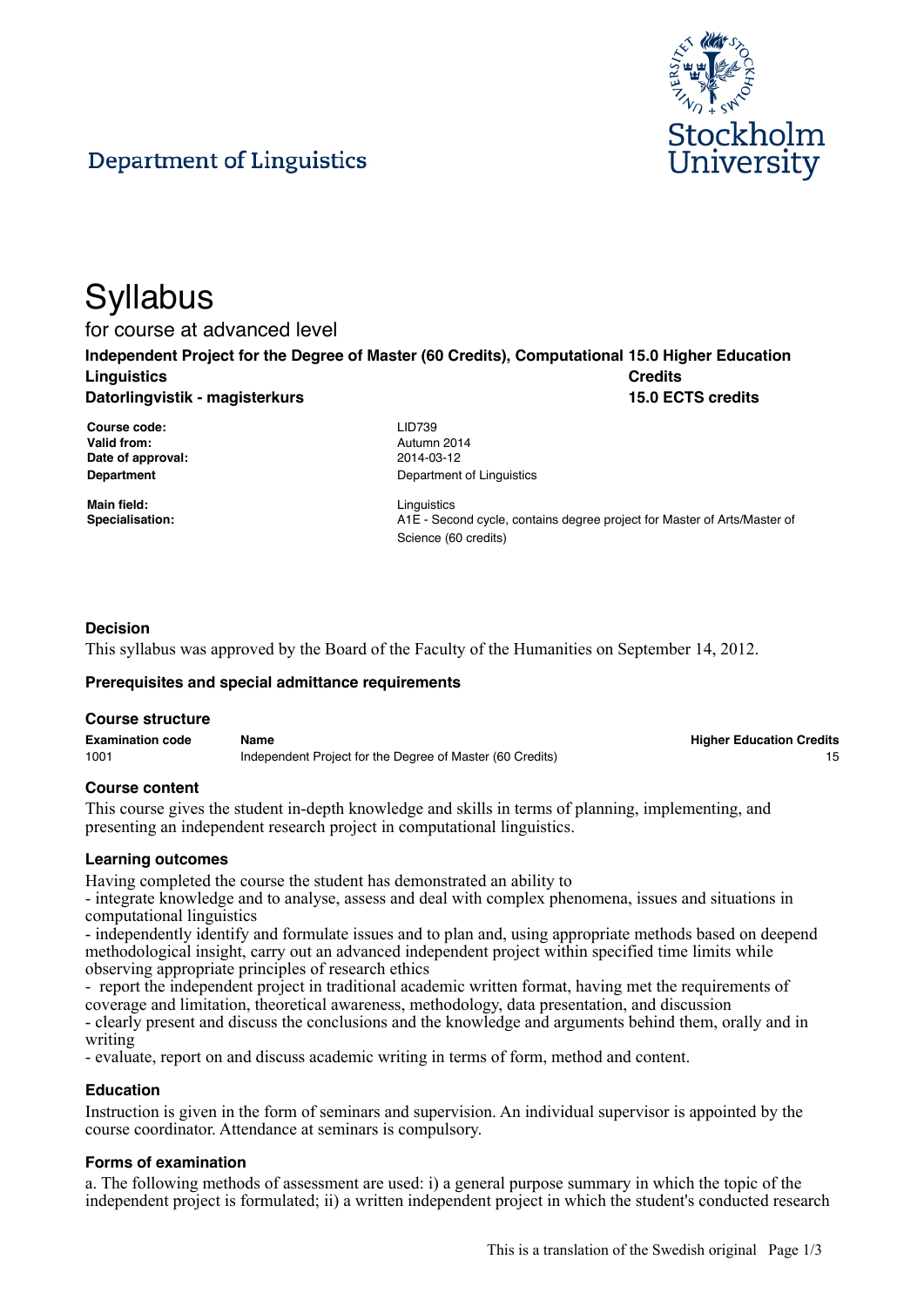task is reported; iii) a public discussion of the student's independent project; iv) a critique of another student's independent project; v) participation in seminar discussions. In order to be assessed on assignments ii-iv) the student must have a passing grade on assignment i).

b. Grades are given according to a referenced seven-point scale.

 $A = Excellent$ B = Very Good  $C = Good$  $D = Satisfactory$  $E =$  Adequate  $Fx = Insufficient$  $F = Fail$ 

c. The grading criteria will be distributed to the students at the beginning of the course.

d. A passing grade on all assignments is required in order to obtain a grade for the whole course. If there are special reasons the examiner may, after consultation with the teacher, grant the student exemption from compulsory instruction, the student may then be required to hand in a compensatory assignment.

e. At least one assessment session and one re-assessment session is given during the current semester for assignment i), and at least one assessment session is given for assignment ii-v). Students who have not achieved a passing grade during the current semester will be given the opportunity for a new assessment during the subsequent semesters.

A student who has received a passing grade may not be assessed again in order to get a higher grade.

A student who has received a failing grade twice on a given assignment and by the same examiner can be granted a new examiner, unless there are specific reasons against it. The application should be addressed to the board of the department.

f. Complementation of an assignment graded Fx up to a passing grade can be granted if the student is close to a passing grade. The complement must be submitted within a week after the student has received the information from the examiner. Assignments receiving a passing grade after complementation will be graded according to the scale C-E, if the complementation concerns questions on understanding – minor misunderstandings, minor errors or limited reasoning to some parts. If the complementation concerns minor errors in the formalities the test will be graded according to the scale A-E.

g. The student has the right to supervision of at least seven contact hours.

h. The following criteria will be used for grading the independent project

- The quality of the presentation of the project's topic and the theoretical background.

- The level of connection between the theoretical background and the practical work done.
- The quality of the execution of the research project. Consideration is also given to the planning aspect.
- The quality of the presentation of the project.
- The quality of the discussion of the work carried out.
- The level of autonomy in the implementation of the independent project.
- The quality of the presentation and critique of another student's independent project.
- The ability to prepare, carry out, and discuss given tasks during the seminars.

These criteria are specified in the grading criteria which will be distributed to the students at the beginning of the course.

i. Under special circumstances a change of supervisor may be granted. The request for such a change, with a written statement of the reasons why a change should be granted, should be addressed to the board of the department. To change examiner, see section e.

j. Students, who do not complete their independent project during the current semester, miss the opportunity to have their project graded higher than the grade C. Supervision is only guaranteed during the semester the student is first registered on the course. If student re-register on the course, it is up to the course coordinator to grant further supervision.

#### **Interim**